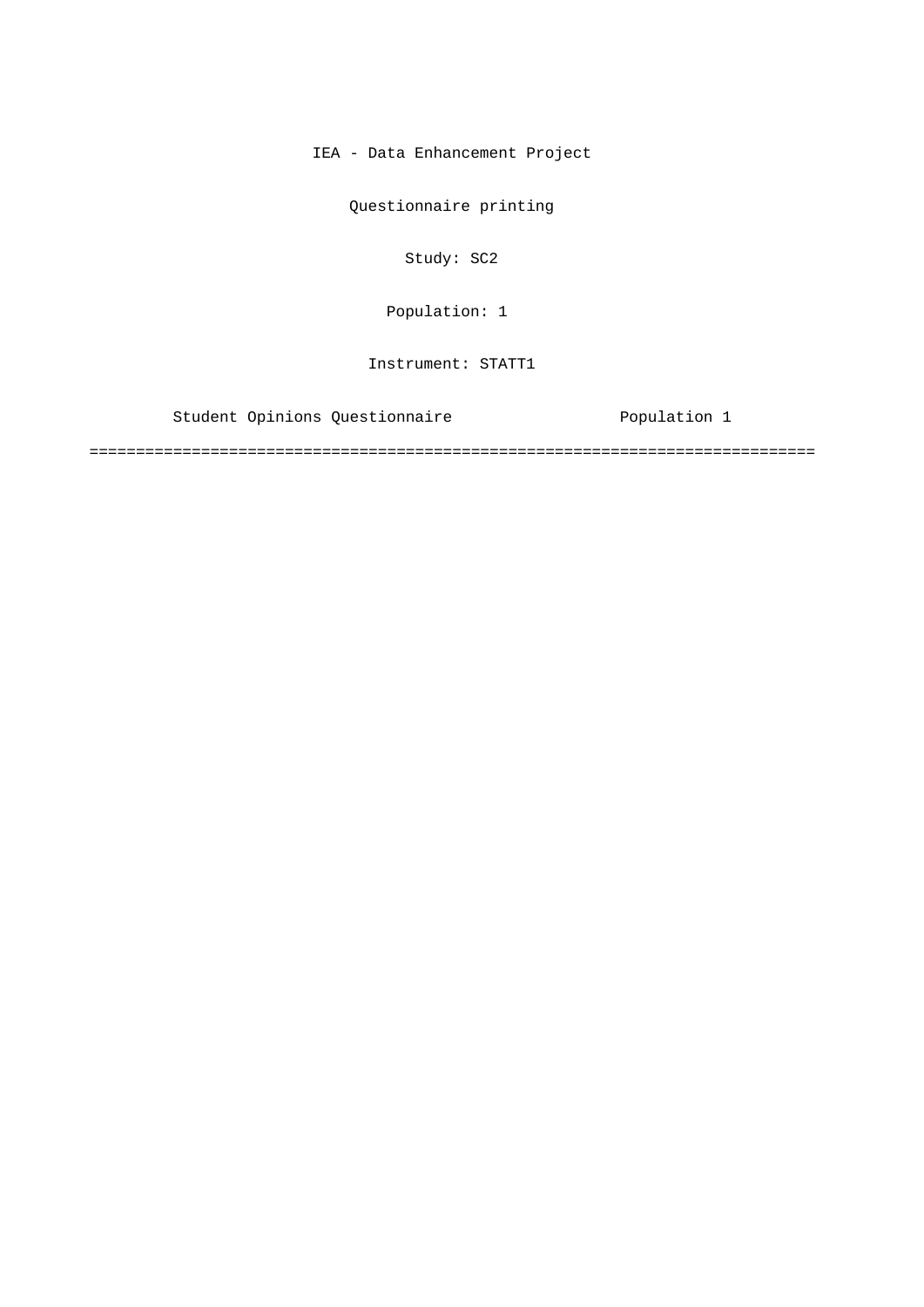\*Directions\*

The purpose of the Opinion Questionnaire is to let students tell us what they think about science and about the schools they attend. This is \*not\* a test, and there are no right or wrong answers.

Please give your opinion for each statement by circling one of the letters:

- A if you \*agree\* with the statement
- D if you \*disagree\* with the statement
- U if you are \*uncertain\* or you \*don't know\*

If you want to change your answer put a cross (X) through the old answer and a circle around the new one:

For example:

| old response | (A) |
|--------------|-----|
|              |     |
| new response | (D) |

Please do not turn the page until asked to do so.